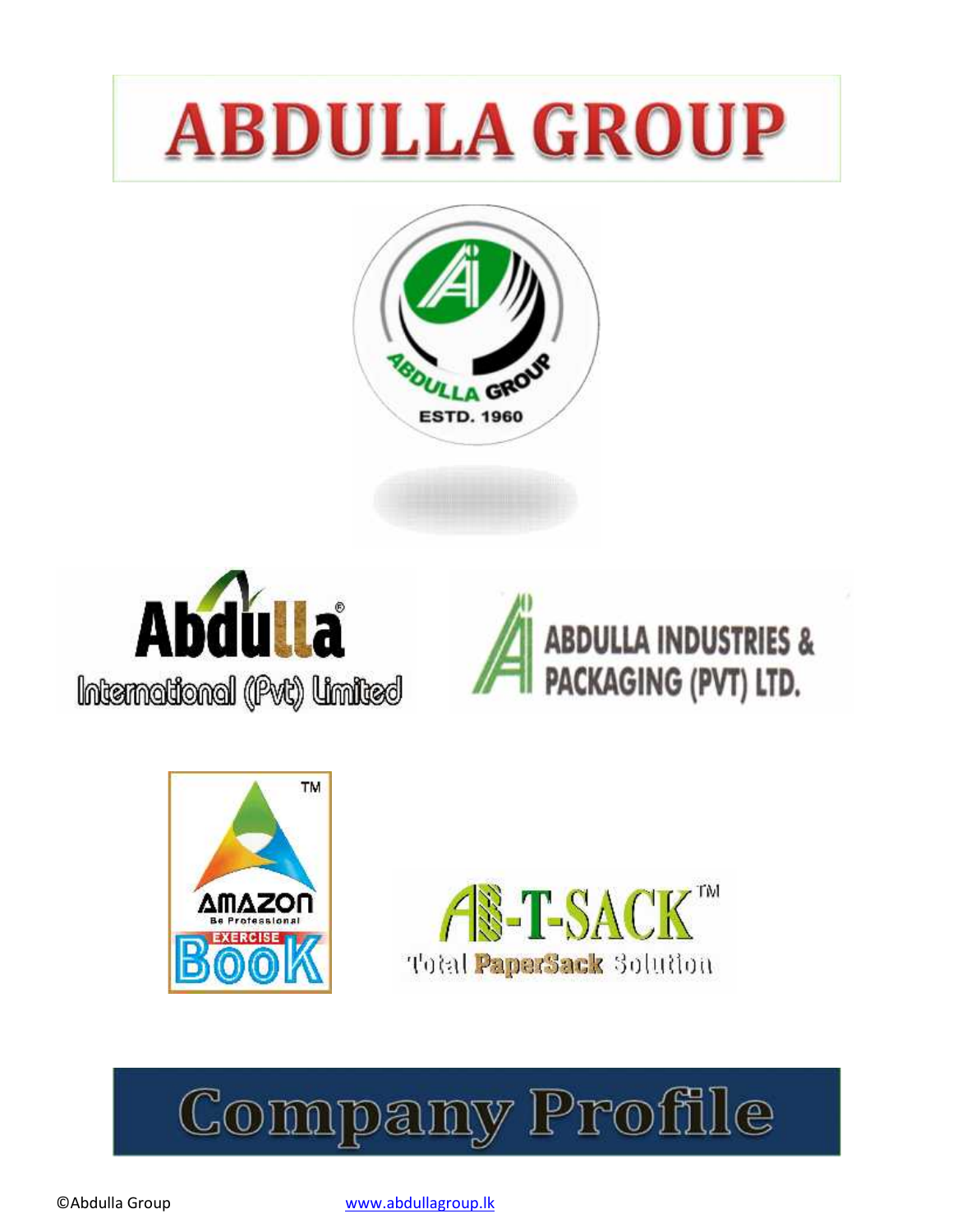# **1.0 Our Business Contacts**

# Abdulla Group - Subsidiaries

**Abdulla Industries & Packaging (Pvt) Ltd Abdulla International (Pvt) Ltd Abdulla Exports (Pvt) Ltd Abdulla Trading (Pvt) Ltd**

### **Head Office**

72, Mahavidyalaya Mawatha, Colombo.13 Sri Lanka. **Tel :** 0094-112 433952, 009411-2 345665 009411-2 472359

**Fax:** 0094112 422995 **Email:** deen\_abdulla@sltnet.lk abdullapapersacks@gmail.com **Social Media** facebook.com/Abdullagroup **twitter** @abdulla\_group

### **Location**

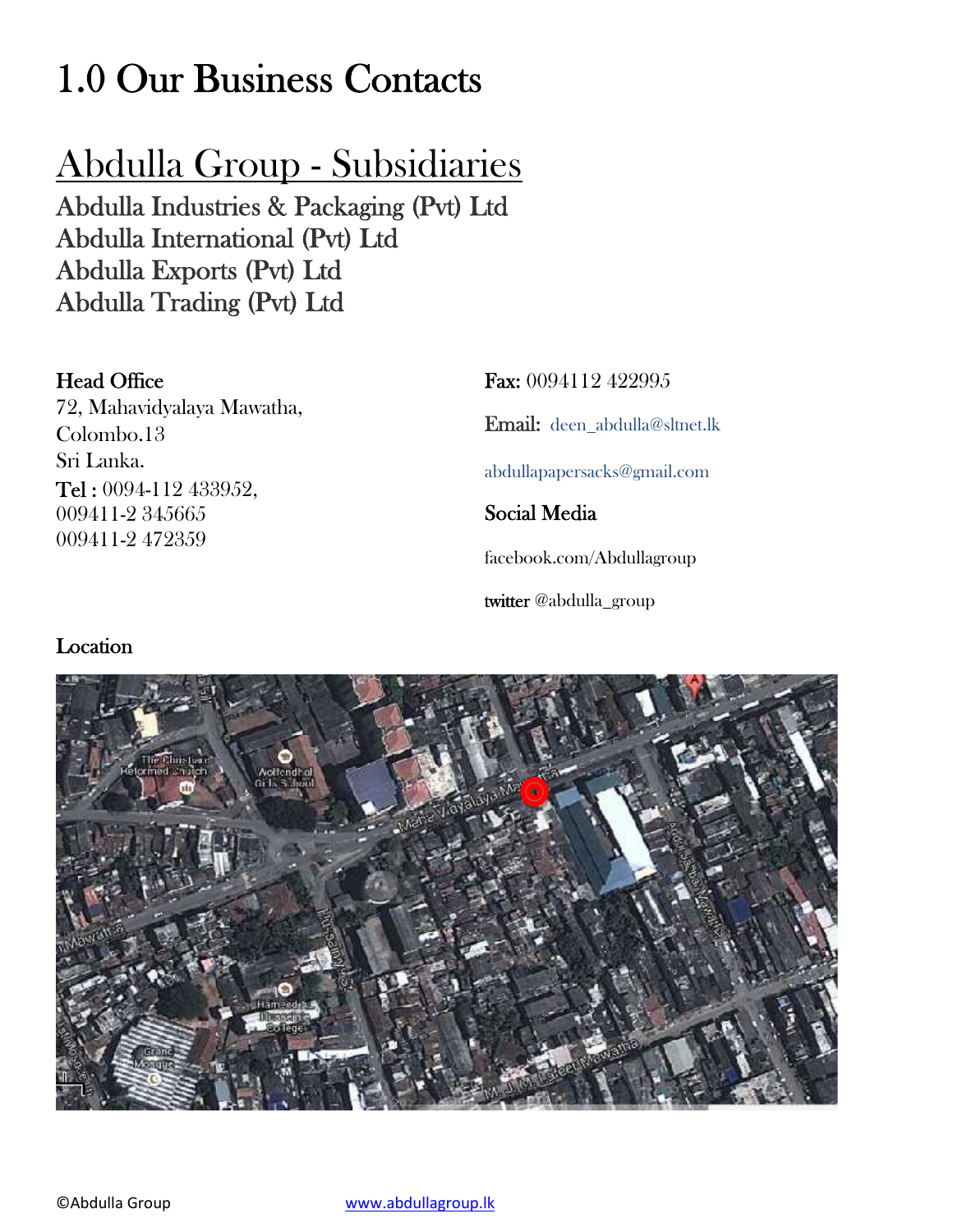# **2.0 Our Business in Scope**

### **History in Brief**

**Abdulla Industries** started operations in the 1960's as a small business operation in the production of recycled paper sacks and pesticides for the local market due to the continuous commitment on product quality and service standards by the **Late Founder Mr. Abdulla** it has grown to be one of the leading companies in Sri Lankan packaging industry. Today Abdulla industries has moved itself into five business lines namely in the production of Paper sacks for the Cement, Tea and Food industry, Exercise books, Paper bag manufacturing, Pesticides, Paper Recycling and imported Modern Trade.

Currently we have a strong foothold on our chosen market spheres and are continuously improving our product and service standards to match the changing customer trends.

### **Board of Directors**

#### **Chairman- Abdulla Hilru Mohamed**

A key individual who has been involved in the group business growth for more than 3 decades. A visionary personality who currently oversees the group business functions, group business strategy and key investments.

#### **Managing Director- Abdulla Seyed Ariff Refai Deen**

An instrumental and a core personality of Abdulla Group who has been able to establish several business portfolios within a short span of time including packaging exports, exercise books unit and waste paper recycling unit. Involved in the business strategy and long term growth of the company. Has been involved in the packaging business for over 3 decades.

#### **Director - Abdulla Hassan Mubarak**

A diligent personality of the group incharge of the group's finance management. As a director involved in the business from early stages and now has experience in the packaging trade for more than 30 years. A humble social worker involved in community work in Colombo for the upliftment of the community.

#### **Director –Abdulla Nilamdeen**

A qualified Accountant by profession holding memberships from CIMA, ACPA (Botswana) and CMA. Possessing more than 20 years of corporate business experience in Asia and Africa. Currently heading the operational aspects of the Group business. Involved in key investment and business operational decisions, instrumental in business development from the cement sector in India.

#### **Director - Abdulla Abdul Hameed**

Director of the group business and head of the exercise books division managing the operations, production and business development. Was the key figure in expanding business to new markets and territories with new product development and marketing strategies.

#### **Director - Abdulla Imamdeen**

A qualified Accountant by profession holding memberships from CIMA, CMA. The youngest in the family, currently heading the factory operations of the packaging and the Business Development functions. Was instrumental in successfully venturing business from the tea sector from Sri Lanka and India.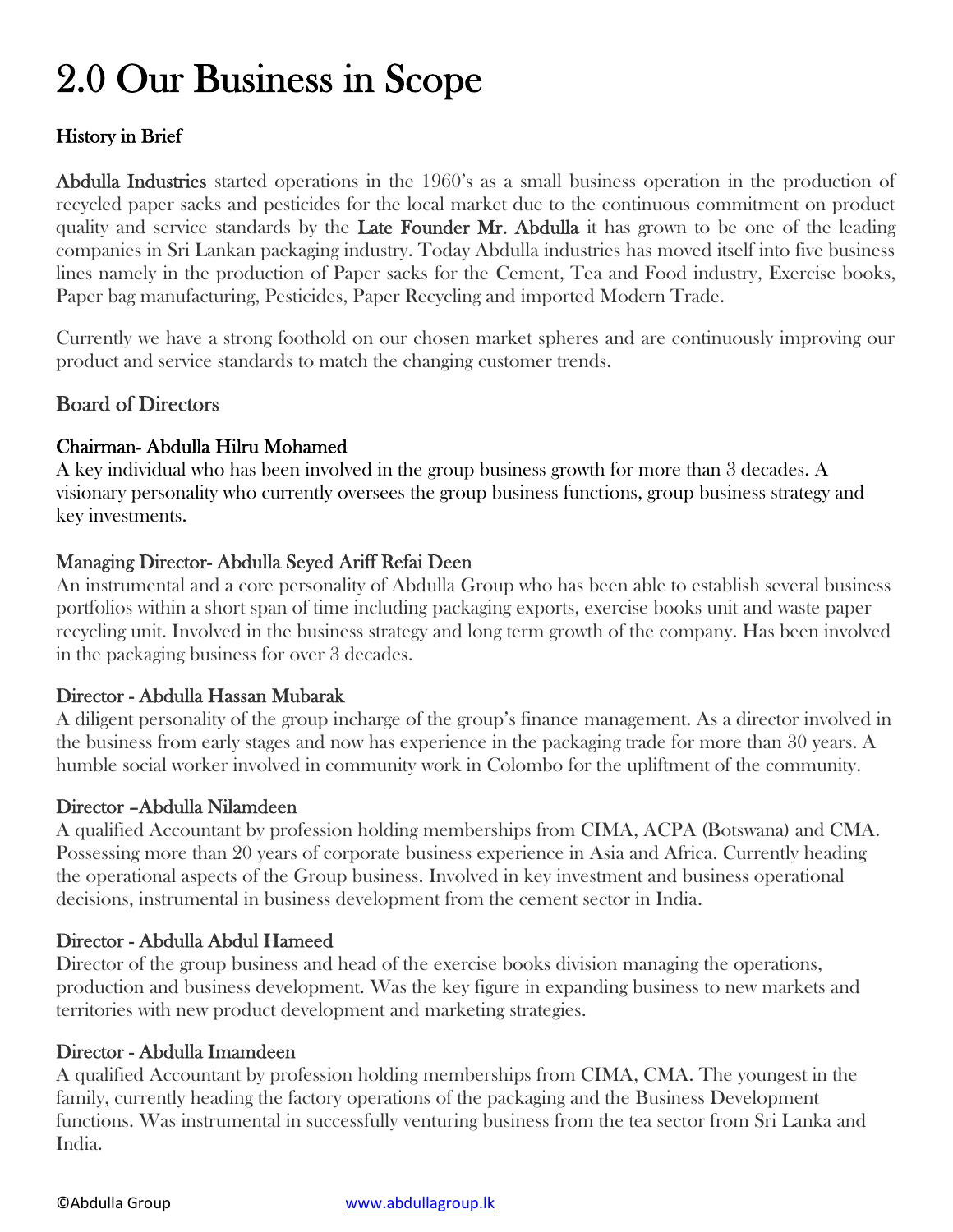# **Vision**

**"To be the most preferred paper solutions company in Sri Lanka"**

# **Mission Statement**

**To support our customers by the provision of quality products and services of value to attain competitive advantage.**

**This we seek to achieve by the provision of new technologies, production methods and business practices.**

**We also strive to provide a pleasant and a career advancing work environment to become professionals and valued citizens of Sri Lanka.**

**To diversify our businesses in stable markets and achieve financial value to shareholders and our connected stakeholders.**

### **Our Industry Associations**

Member of the Colombo Tea Traders' Association

Member of the Sri Lanka Institute of Packaging

Member of the National Chamber of Commerce

Member of the Sri Lanka Printers Association

Board of Investment of Sri Lanka – Abdulla International (Pvt) Ltd



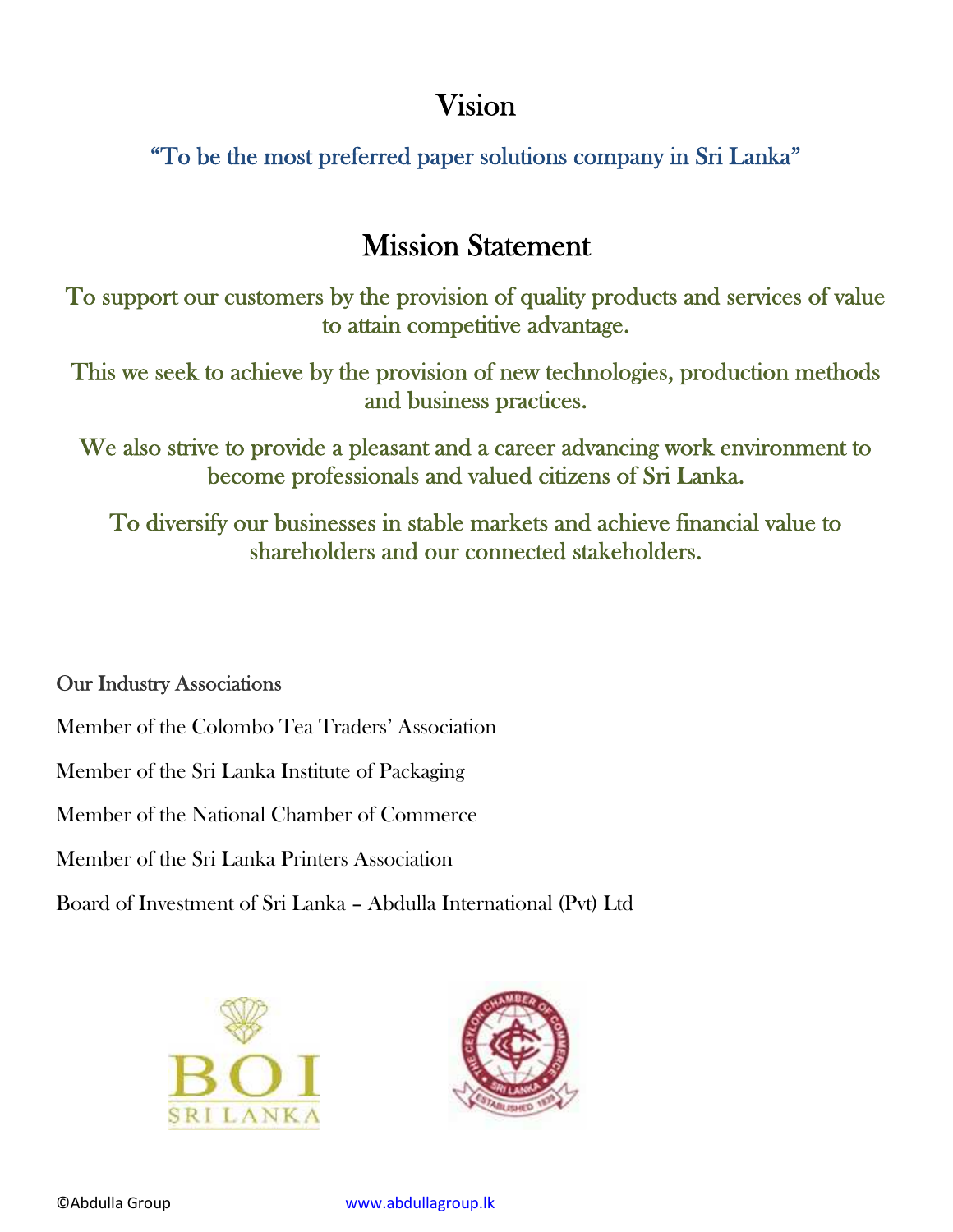**3.0 Our Priorities**

# **Customer first is our priority**

# **'Innovation' is our watchword**

**We market top quality products & import raw materials from best suppliers**

**Our processing machines are of excellent quality**

**Our technicians are well trained**

**We have a happy work force**

**"Excellent Service" is our motto**

# **Price? Very competitive**





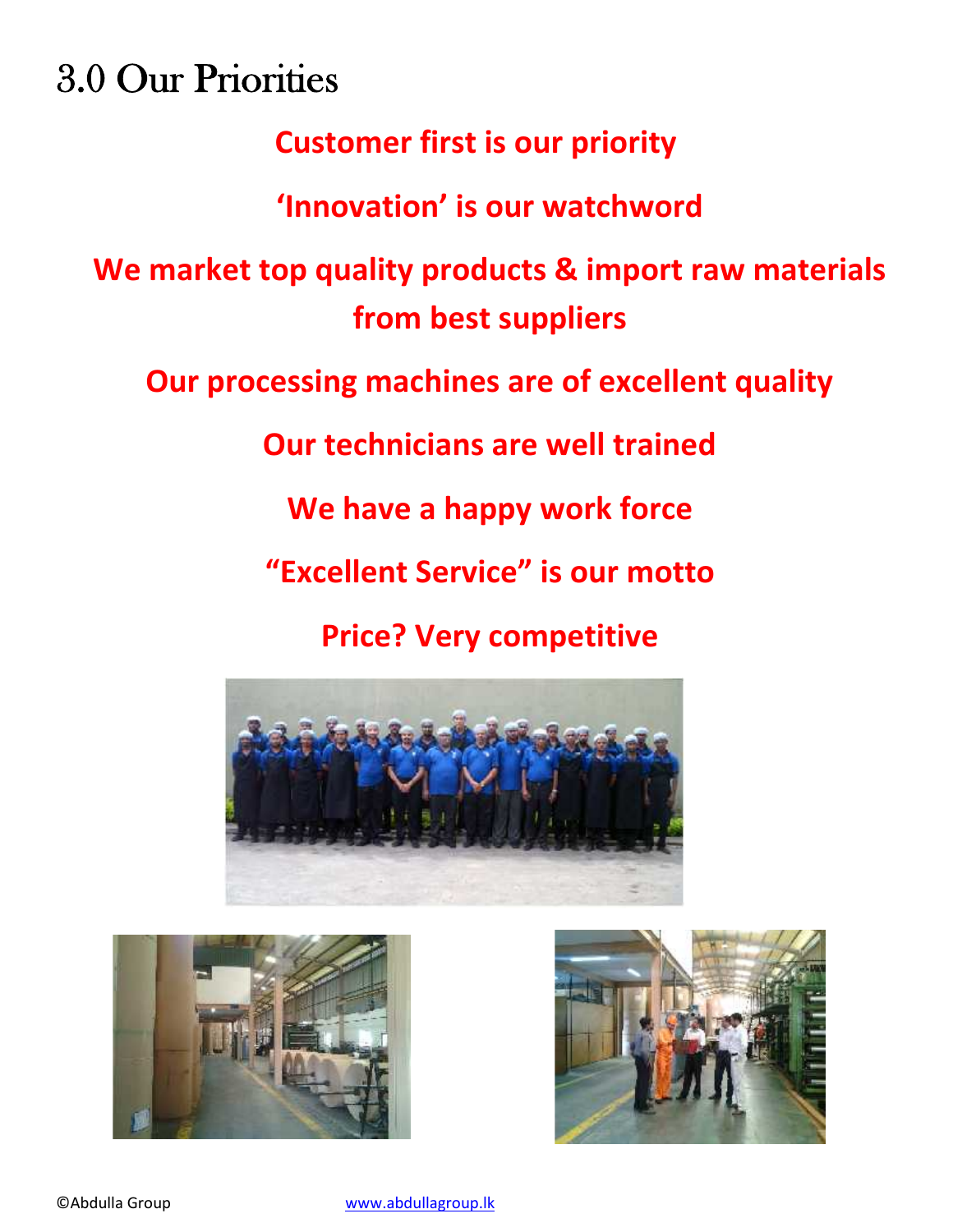# **4.0 Our Quality Approach**

- **Quality Assurance has always been the watchword of our manufacturing process.**
- **Our Quality Management System includes 100 % functional testing for every product with the involvement of Top Level Management.**



**Our products are designed to help you reduce costs, lower risk and grow revenues.**

# **Abdulla International (Pvt) Ltd**

**We are an ISO 9001:2008 certified company**

**ISO 22000:2005 and HACCP Food Safety System Certified**



**We follow stringent food safety measures in our factory.**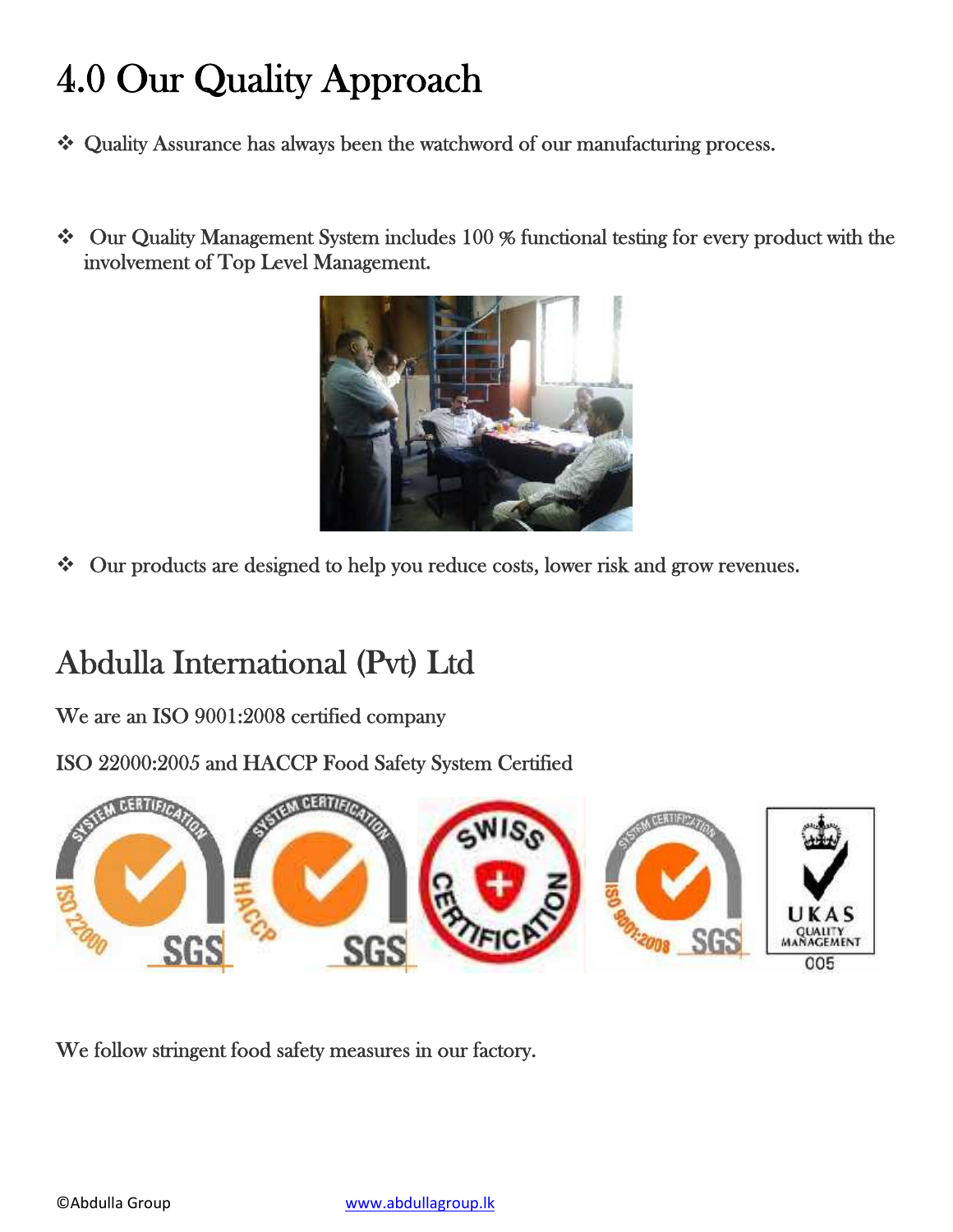# **5.0 Our Products and Services**

**Paper sack manufacturing** has been one of the prominent line of businesses and we produce a range of products which we have also obtained patent rights for the Double Closure packaging. We have now become one of the leading Paper sack manufacturers in Sri Lanka and we export to many countries such as **India, Kenya, Malawi, Nepal, Indonesia and Vietnam**.

Our production is mainly done, in a state of the art manufacturing facility, close to the Colombo port, using a German made Universal Tuber (Gartemen & Hollman) and Universal Bottomer (Windmoller & Hoilstcher), which are capable of producing three million paper sacks per month. This gives us a distinct advantage in many ways.

 $A\$ -T-SACK<sup>"</sup> Developed specifically for the Tea industry has been a pioneering product, which has won several awards locally and internationally. Through new product developments such as this we have been able to successfully cater to the tea processors and factories and achieve their trust.

We currently supply to leading cement manufacturers, tea factories and processing facilities and food processors.







**We have the capacity to supply paper sacks at any size, ply and paper combinations.**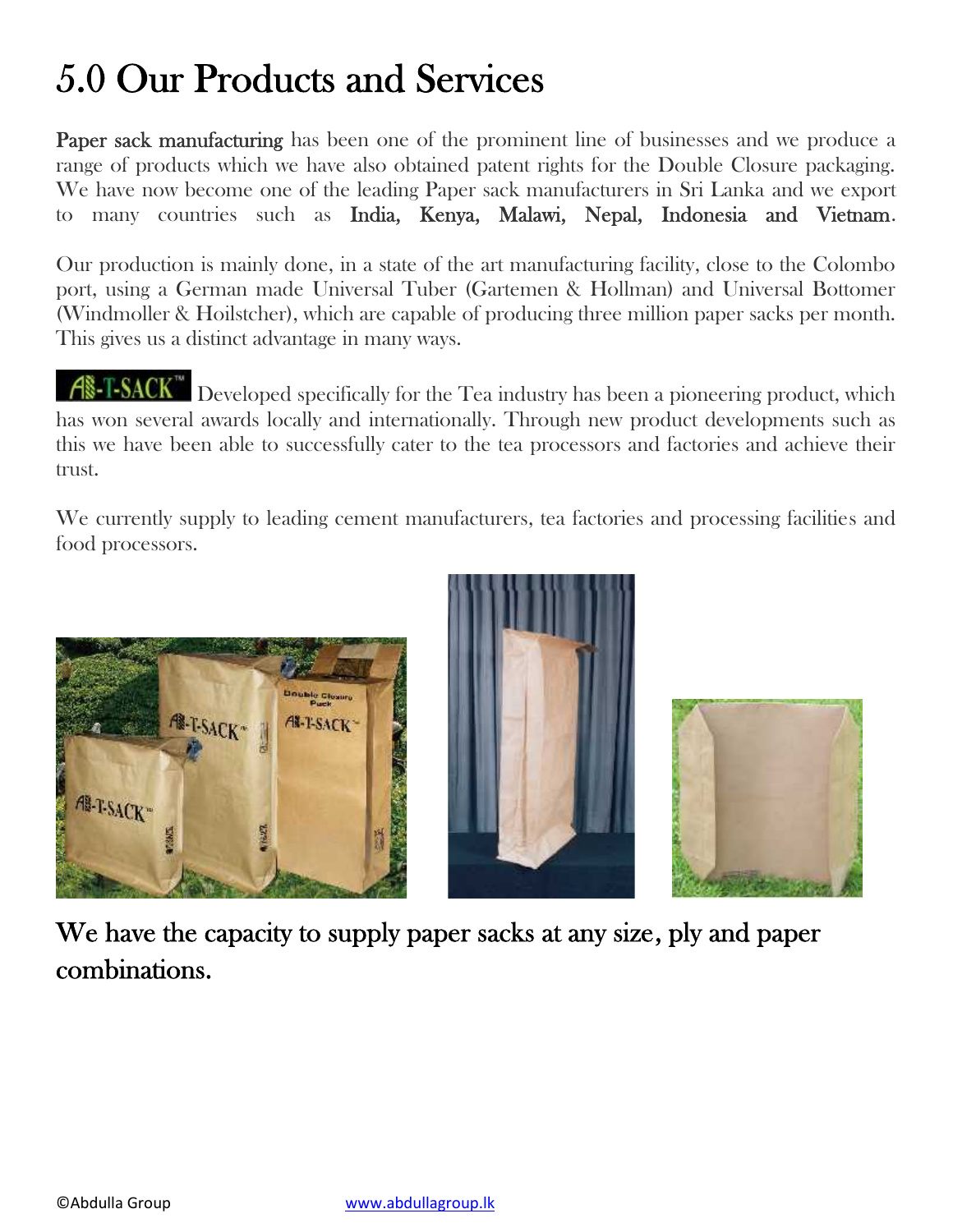**Exercise Books** production started in 2003 and has grown exponentially in the Sri Lankan market and currently possesses a strong foothold in the North and East, Central Highlands and the South of Sri Lanka. We currently possess a large product folio in the exercise books market with our brands **"Amazon".**

Good product quality and amazing designs have attracted the school going children and our reach is scattered around Sri Lanka through our strong network of retail outlets.



**Paper Bag Manufacturing**, started production in the 1960s as a cottage industry in the production of brown paper bags, today this has grown as a main business operation through a mechanized process. In the early production times the paper was supplied to households where it was converted to bags as an outsourced function thus enabling the communities to earn a living in their spare time. Still this system has been a major social enabler accounting for about 10 % of the production through this method. Currently the production is through a specially mechanized process.

And our clientele include mainly **Business to Business customers** who are bakers, textile shops and grocers.

**Made to order requirements can be arranged as per the requirements of clients and business needs. We do have the capacity to produce printed bags for your convenience.**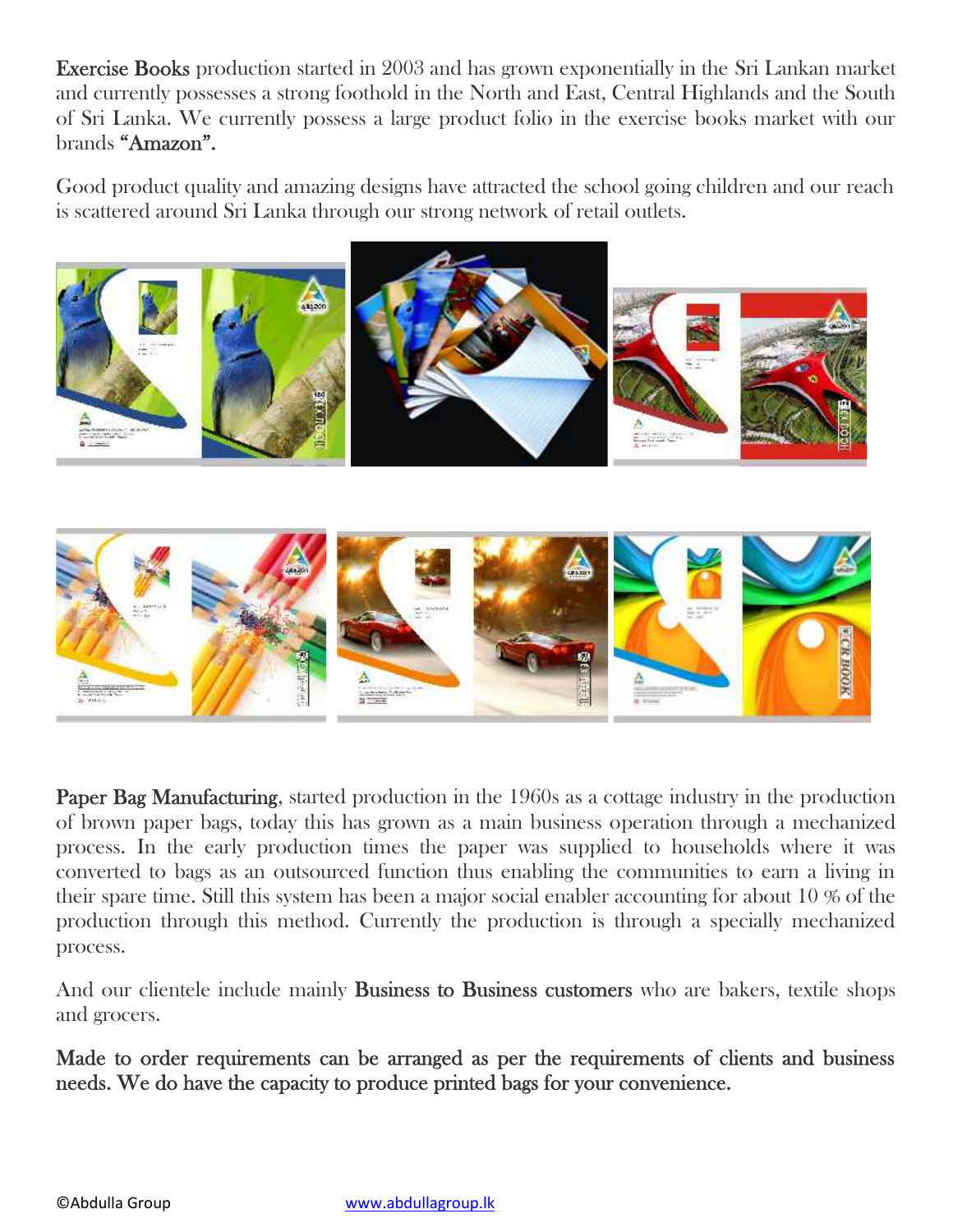

**Paper Recycling** is our other business lines include exports of waste paper for recycling; we use all our waste papers for recycling and also purchase and collect them from the market. This is bulked and bound and send to export markets for the re production of paper. This business has been our green initiative in the market thus enabling us to save on the rain forests and be Eco friendly.

Most of our waste paper sacks, exercise books and paper bags are recycled through this process and ensure that 100 % use of the waste products.

We at Abdulla group are very proud of our environmentally friendly efforts.

We recycle all our waste as much as possible thus giving back to the environment and reducing the "carbon footprint" created. We understand that by combining recycled products in our production system we surely can do our little bit to save the environment.

Preserving the environment is one of our major concerns therefore our separate SBU which deals on paper recycling which saves trees leads to saving of rain forests.

We also purchase our used packing bags from our customers and re-use them for the production of different packing products in our production lines.



### **Pesticides and Trading activities**

**Pesticides** is one our initial business venture started in 1956 and household and industrial market with the brands such as "Run Rat" and "Run Bug". With time this had grown into being household names and an effective product.

Trading in imported confectionery and other modern trade items has been included in the recent with a growing market in cities and suburbs through our existing retail network.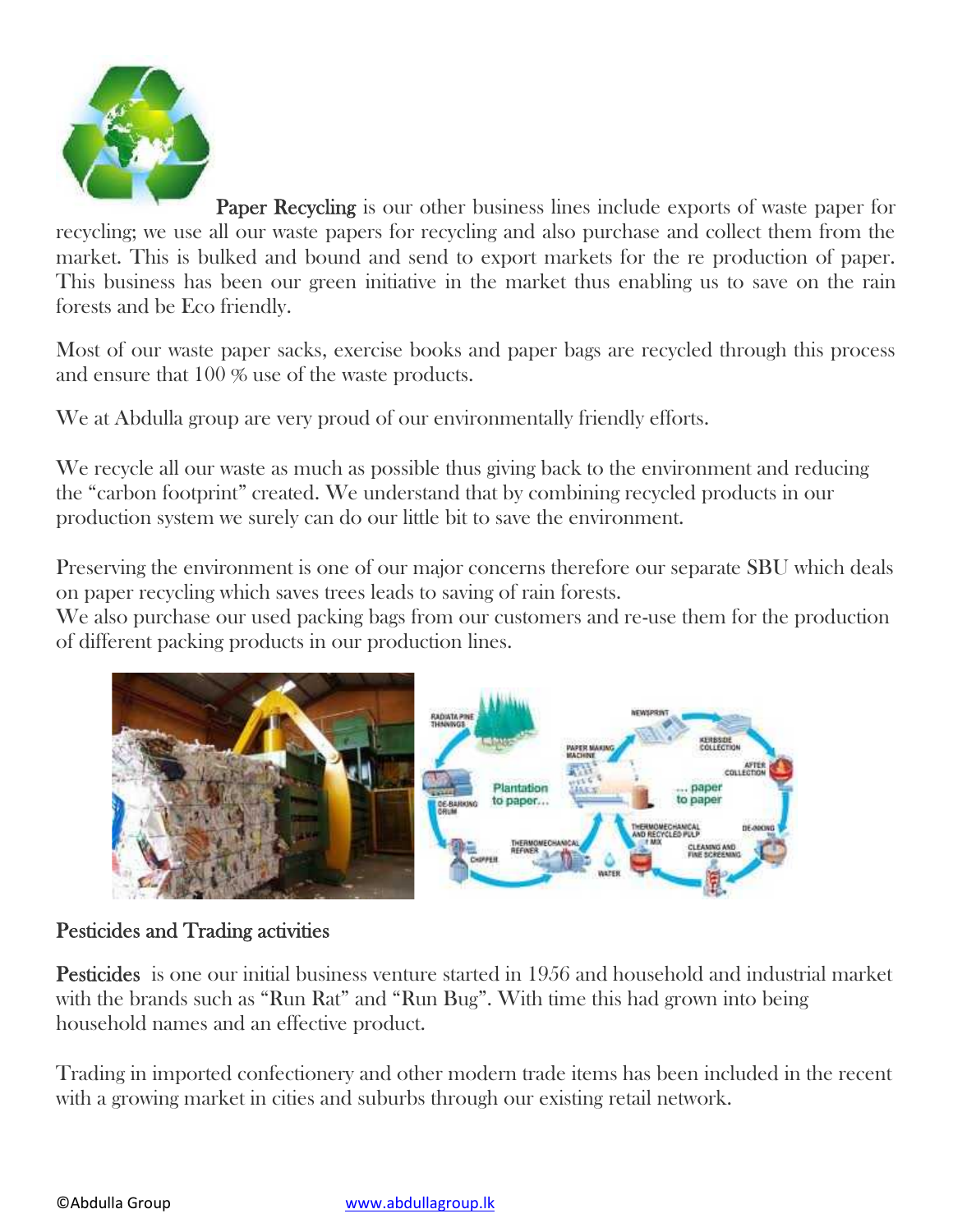# **6.0 Our Manufacturing facilities**

Our manufacturing plants are located in Colombo and we use the latest production methods and state of the art machinery in our processes for manufacture of paper sacks, exercise books, and paper bags. Our raw materials and paper reels are sourced from local and international markets and purchased through reputed suppliers and are of high grade quality.

We use stringent quality inspection methods and ensure that raw materials supplied meet to our expected levels.

Abdulla Packaging and Industries Abdulla Packaging and Industries – Exercise Books Unit Abdulla Exports factory Abdulla International Factory



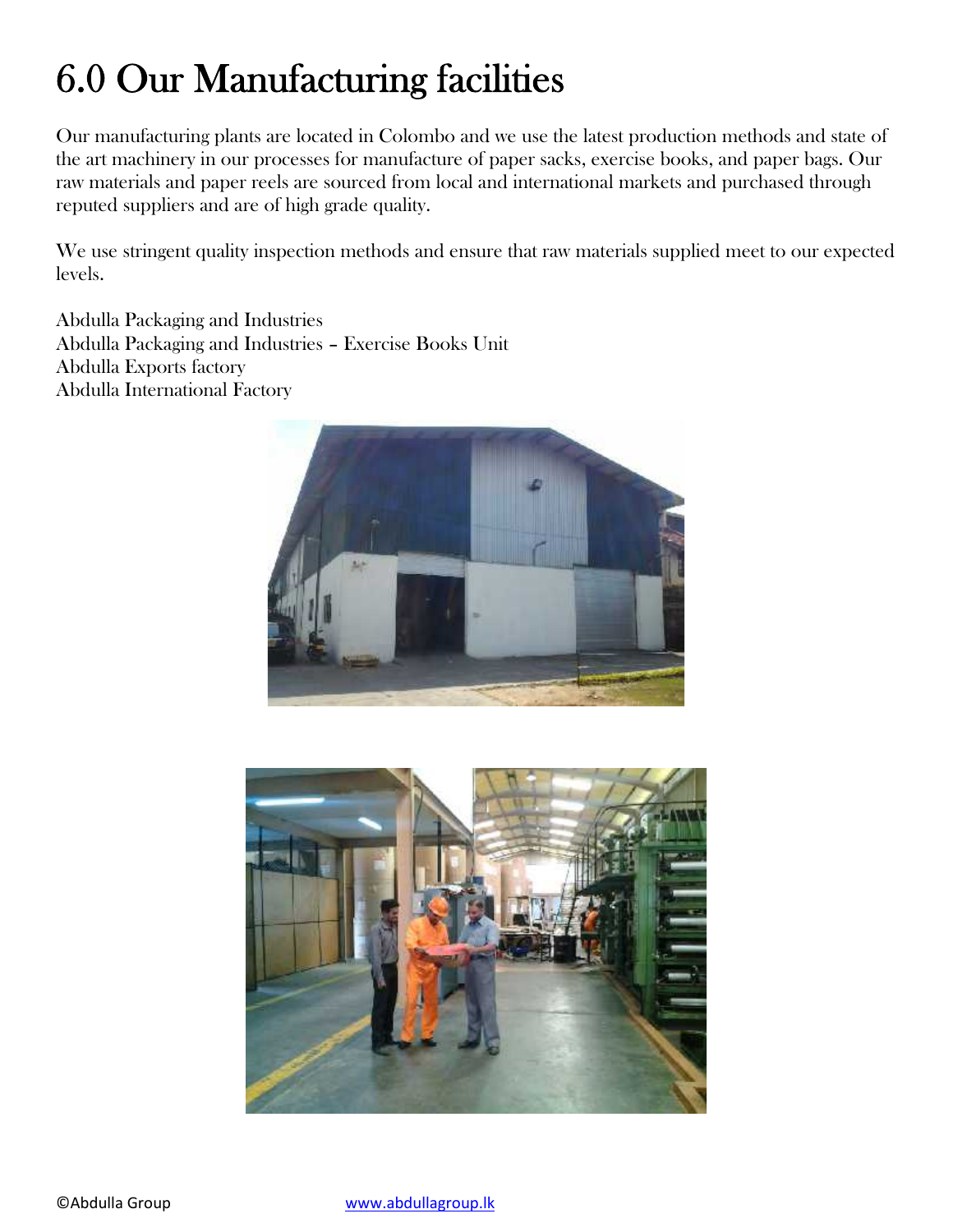# **7.0 Our Credentials and Achievements**

**"World Star 2007"**

**Award by World Packaging Organization – Sweden.**



**"Asian Star 2007"**

**Award by Asian Packaging Federation – Singapore.**

**"Lanka Star 2007"**



**Gold award by Sri Lanka Institute of Packaging.**

**"Silver Award 2009"**

**Industry Large by National Chamber of Exporters of Sri Lanka.**